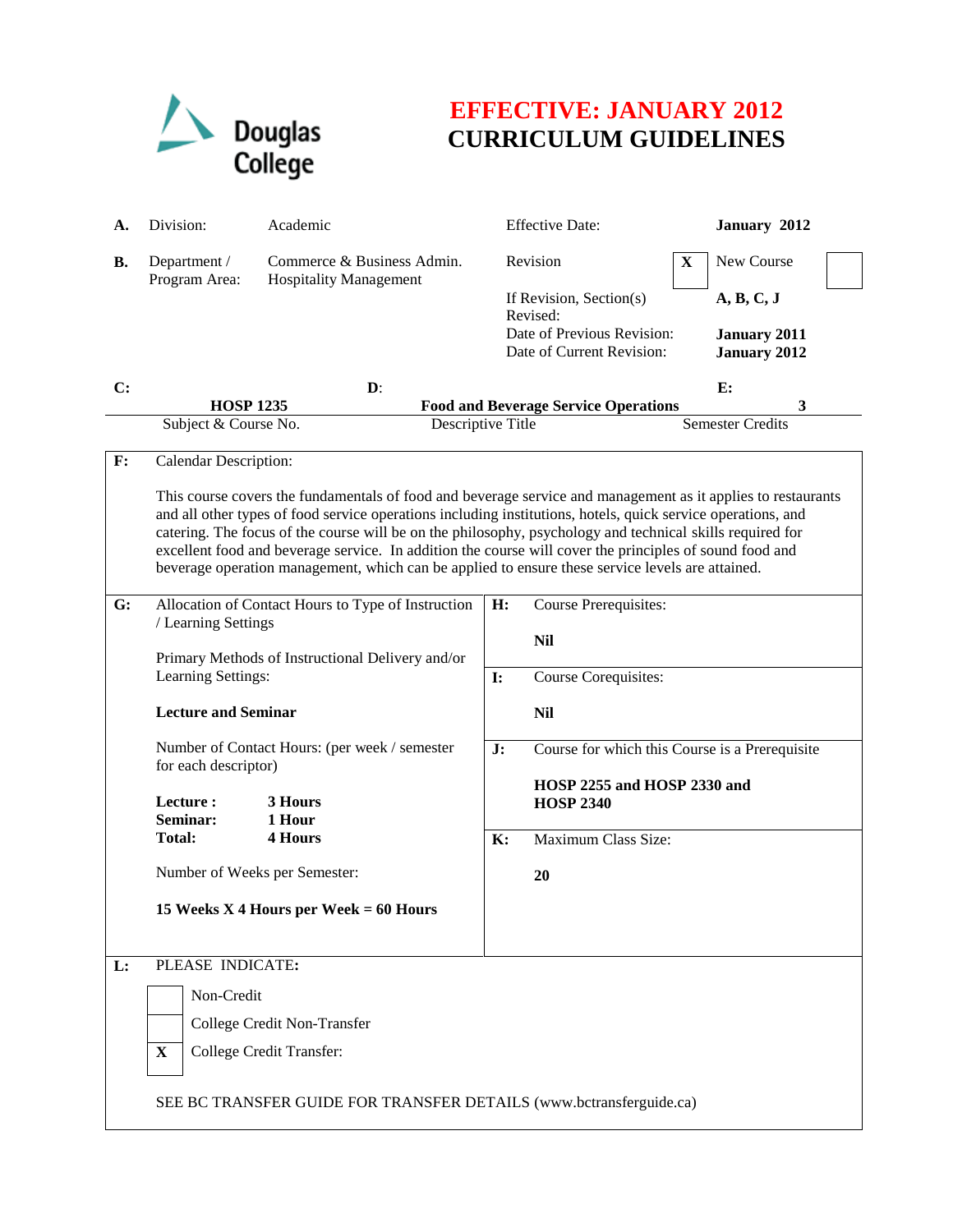| M:             | Course Objectives / Learning Outcomes                                                                                                                                                                                                                                                                                                     |  |  |  |  |  |
|----------------|-------------------------------------------------------------------------------------------------------------------------------------------------------------------------------------------------------------------------------------------------------------------------------------------------------------------------------------------|--|--|--|--|--|
|                | The student will be able to:                                                                                                                                                                                                                                                                                                              |  |  |  |  |  |
|                | 1.<br>Describe the size, nature and scope of the food and beverage service industry, including the industry's<br>origins, trends currently affecting it and the outlook for the future;                                                                                                                                                   |  |  |  |  |  |
|                | Discuss the organizational structure and characteristics of food service operations, including the labour<br>2.<br>force, working conditions and career opportunities;                                                                                                                                                                    |  |  |  |  |  |
|                | Discuss fundamentals of management, the management process and managerial responsibilities;<br>3.<br>Demonstrate the principles of menu development from a marketing, nutrition, design, operational and cost<br>4.<br>control standpoint;                                                                                                |  |  |  |  |  |
|                | Calculate ideal food and beverage cost percentages using standardized recipes;<br>5.<br>Identify and describe the different types of food and beverage service, the requirements for good service<br>6.<br>and the role of professionalism, appearance, personal development and positive attitude in ensuring service<br>levels are met; |  |  |  |  |  |
|                | Appreciate the importance of sanitation and safety in a food and beverage operation and the manager's role<br>7.<br>in ensuring high standards in this area are met;                                                                                                                                                                      |  |  |  |  |  |
|                | Plan and design the layout of a food and beverage facility;<br>8.<br>Use proper purchase considerations for equipment as applied to a food and beverage establishment;<br>9.<br>10. Evaluate the role and management and service-related functions of the restaurant ECR and POS system.                                                  |  |  |  |  |  |
| N:             | <b>Course Content:</b>                                                                                                                                                                                                                                                                                                                    |  |  |  |  |  |
|                | The importance of and outlook for the food and beverage service industry in Canada;<br>٠<br>Fundamentals of food and beverage facility operation;<br>$\bullet$                                                                                                                                                                            |  |  |  |  |  |
|                | Staffing considerations and challenges in the food and beverage industry;<br>$\bullet$                                                                                                                                                                                                                                                    |  |  |  |  |  |
|                | Basic food and beverage service techniques in terms of guest experience and customer expectation;<br>$\bullet$                                                                                                                                                                                                                            |  |  |  |  |  |
|                | Fundamentals of food and beverage management including staffing, training, marketing and cost control;<br>$\bullet$                                                                                                                                                                                                                       |  |  |  |  |  |
|                | Operation and management applications of a restaurant POS system using Squirrel;<br>$\bullet$<br>Menu planning, development, pricing and design;<br>$\bullet$                                                                                                                                                                             |  |  |  |  |  |
|                | Product costing and pricing strategies;<br>$\bullet$                                                                                                                                                                                                                                                                                      |  |  |  |  |  |
|                | Sanitation and safety issues and considerations for the food and beverage industry;<br>$\bullet$                                                                                                                                                                                                                                          |  |  |  |  |  |
|                | Food and beverage facility design, layout and equipment purchasing.<br>$\bullet$                                                                                                                                                                                                                                                          |  |  |  |  |  |
| $\mathbf{O}$ : | Methods of Instruction                                                                                                                                                                                                                                                                                                                    |  |  |  |  |  |
|                | This course will use a variety of teaching/learning activities. Activities may include role playing, group<br>discussions, oral presentations, demonstrations and practical labs.                                                                                                                                                         |  |  |  |  |  |
| P:             | Textbooks and Materials to be Purchased by Students                                                                                                                                                                                                                                                                                       |  |  |  |  |  |
|                | Text: Jack D. Ninemeier. Food and Beverage Management, Latest ed.                                                                                                                                                                                                                                                                         |  |  |  |  |  |
|                | Reference: Lendal H. Kotchevar, Mary L. Tanke. Bar and Beverage Operation, Latest ed.                                                                                                                                                                                                                                                     |  |  |  |  |  |
| Q:             | <b>Means of Assessment</b>                                                                                                                                                                                                                                                                                                                |  |  |  |  |  |
|                | Quizzes (2)<br>30%                                                                                                                                                                                                                                                                                                                        |  |  |  |  |  |
|                | Assignments (2)<br>35%                                                                                                                                                                                                                                                                                                                    |  |  |  |  |  |
|                | Class participation<br>10%<br>Final Exam<br>25%                                                                                                                                                                                                                                                                                           |  |  |  |  |  |
|                | Total<br><u>100%</u>                                                                                                                                                                                                                                                                                                                      |  |  |  |  |  |
|                |                                                                                                                                                                                                                                                                                                                                           |  |  |  |  |  |